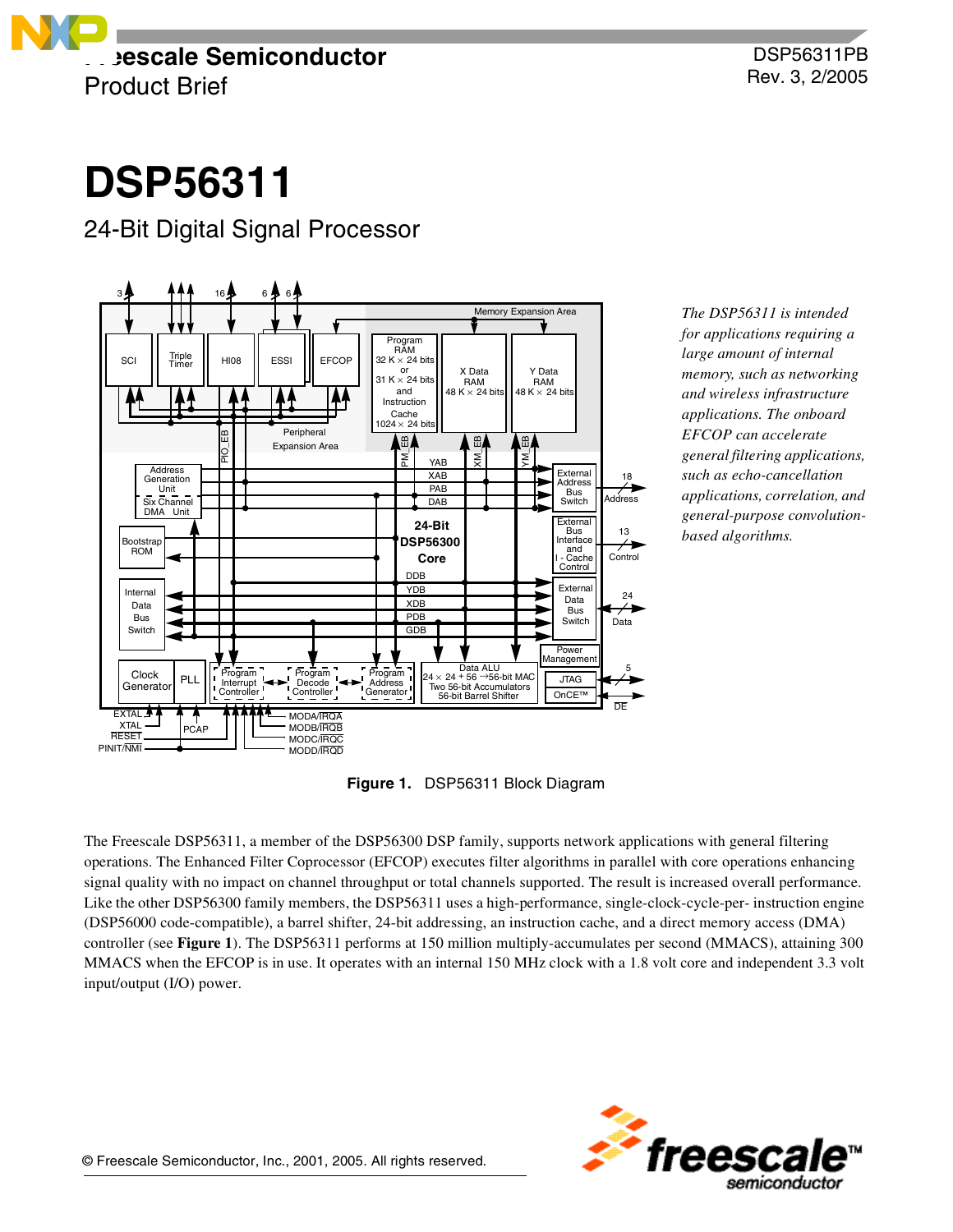

## **Features**

**[Table 1](#page-1-0)** lists the features of the DSP56311 device.

<span id="page-1-0"></span>

| <b>Feature</b>                                       | <b>Description</b>                                                                                                                                                                                                                                                                                                                                                                                                                                                                                                                                                                                                                                                                                                                                                                                                                                                                                                                                                                                                                                                                                                                                                                                                                                                                                                                                                                                                                                                |                                         |                                                                                      |                            |                             |                       |                  |     |
|------------------------------------------------------|-------------------------------------------------------------------------------------------------------------------------------------------------------------------------------------------------------------------------------------------------------------------------------------------------------------------------------------------------------------------------------------------------------------------------------------------------------------------------------------------------------------------------------------------------------------------------------------------------------------------------------------------------------------------------------------------------------------------------------------------------------------------------------------------------------------------------------------------------------------------------------------------------------------------------------------------------------------------------------------------------------------------------------------------------------------------------------------------------------------------------------------------------------------------------------------------------------------------------------------------------------------------------------------------------------------------------------------------------------------------------------------------------------------------------------------------------------------------|-----------------------------------------|--------------------------------------------------------------------------------------|----------------------------|-----------------------------|-----------------------|------------------|-----|
| <b>High-Performance</b><br><b>DSP56300 Core</b>      | • 150 million multiply-accumulates per second (MMACS) (300 MMACS using the EFCOP in filtering<br>applications) with a 150 MHz clock at 1.8 V core and 3.3 V I/O<br>• Object code compatible with the DSP56000 core with highly parallel instruction set<br>• Data arithmetic logic unit (Data ALU) with fully pipelined $24 \times 24$ -bit parallel multiplier-accumulator (MAC),<br>56-bit parallel barrel shifter (fast shift and normalization; bit stream generation and parsing), conditional<br>ALU instructions, and 24-bit or 16-bit arithmetic support under software control<br>• Program control unit (PCU) with position-independent code (PIC) support, addressing modes optimized for<br>DSP applications (including immediate offsets), internal instruction cache controller, internal memory-<br>expandable hardware stack, nested hardware DO loops, and fast auto-return interrupts<br>• Direct memory access (DMA) with six DMA channels supporting internal and external accesses; one-, two-<br>, and three-dimensional transfers (including circular buffering); end-of-block-transfer interrupts; and<br>triggering from interrupt lines and all peripherals<br>• Phase-lock loop (PLL) allows change of low-power divide factor (DF) without loss of lock and output clock<br>with skew elimination<br>• Hardware debugging support including on-chip emulation (OnCE) module, Joint Test Action Group (JTAG)<br>test access port (TAP) |                                         |                                                                                      |                            |                             |                       |                  |     |
| <b>Enhanced Filter</b><br><b>Coprocessor (EFCOP)</b> | $\bullet$ Internal 24 $\times$ 24-bit filtering and echo-cancellation coprocessor that runs in parallel to the DSP core<br>Operation at the same frequency as the core (up to 150 MHz)<br>• Support for a variety of filter modes, some of which are optimized for cellular base station applications:<br>• Real finite impulse response (FIR) with real taps<br>• Complex FIR with complex taps<br>• Complex FIR generating pure real or pure imaginary outputs alternately<br>• A 4-bit decimation factor in FIR filters, thus providing a decimation ratio up to 16<br>• Direct form 1 (DFI) Infinite Impulse Response (IIR) filter<br>• Direct form 2 (DFII) IIR filter<br>• Four scaling factors (1, 4, 8, 16) for IIR output<br>• Adaptive FIR filter with true least mean square (LMS) coefficient updates<br>• Adaptive FIR filter with delayed LMS coefficient updates                                                                                                                                                                                                                                                                                                                                                                                                                                                                                                                                                                                   |                                         |                                                                                      |                            |                             |                       |                  |     |
| <b>Internal Peripherals</b>                          | • Enhanced 8-bit parallel host interface (HI08) supports a variety of buses (for example, ISA) and provides<br>glueless connection to a number of industry-standard microcomputers, microprocessors, and DSPs<br>• Two enhanced synchronous serial interfaces (ESSI), each with one receiver and three transmitters (allows<br>six-channel home theater)<br>• Serial communications interface (SCI) with baud rate generator<br>• Triple timer module<br>• Up to 34 programmable general-purpose input/output (GPIO) pins, depending on which peripherals are<br>enabled                                                                                                                                                                                                                                                                                                                                                                                                                                                                                                                                                                                                                                                                                                                                                                                                                                                                                          |                                         |                                                                                      |                            |                             |                       |                  |     |
|                                                      | • 128 K $\times$ 24-bit RAM total                                                                                                                                                                                                                                                                                                                                                                                                                                                                                                                                                                                                                                                                                                                                                                                                                                                                                                                                                                                                                                                                                                                                                                                                                                                                                                                                                                                                                                 | • 192 $\times$ 24-bit bootstrap ROM     | • Program RAM, instruction cache, X data RAM, and Y data RAM sizes are programmable: |                            |                             |                       |                  |     |
|                                                      | Program<br><b>RAM Size</b>                                                                                                                                                                                                                                                                                                                                                                                                                                                                                                                                                                                                                                                                                                                                                                                                                                                                                                                                                                                                                                                                                                                                                                                                                                                                                                                                                                                                                                        | <b>Instruction</b><br><b>Cache Size</b> | X Data RAM<br>Size*                                                                  | <b>Y Data RAM</b><br>Size* | <b>Instruction</b><br>Cache | <b>Switch</b><br>Mode | <b>MSW1 MSW0</b> |     |
|                                                      | 32 K $\times$ 24-bit                                                                                                                                                                                                                                                                                                                                                                                                                                                                                                                                                                                                                                                                                                                                                                                                                                                                                                                                                                                                                                                                                                                                                                                                                                                                                                                                                                                                                                              | 0                                       | 48 K $\times$ 24-bit                                                                 | 48 K $\times$ 24-bit       | disabled                    | disabled              | 0/1              | 0/1 |
| <b>Internal Memories</b>                             | 31 K $\times$ 24-bit                                                                                                                                                                                                                                                                                                                                                                                                                                                                                                                                                                                                                                                                                                                                                                                                                                                                                                                                                                                                                                                                                                                                                                                                                                                                                                                                                                                                                                              | $1024 \times 24$ -bit                   | 48 K $\times$ 24-bit                                                                 | 48 K $\times$ 24-bit       | enabled                     | disabled              | 0/1              | 0/1 |
|                                                      | 96 K $\times$ 24-bit                                                                                                                                                                                                                                                                                                                                                                                                                                                                                                                                                                                                                                                                                                                                                                                                                                                                                                                                                                                                                                                                                                                                                                                                                                                                                                                                                                                                                                              | 0                                       | 16 K $\times$ 24-bit                                                                 | 16 K $\times$ 24-bit       | disabled                    | enabled               | 0                | 0   |
|                                                      | 95 K $\times$ 24-bit                                                                                                                                                                                                                                                                                                                                                                                                                                                                                                                                                                                                                                                                                                                                                                                                                                                                                                                                                                                                                                                                                                                                                                                                                                                                                                                                                                                                                                              | $1024 \times 24$ -bit                   | 16 K $\times$ 24-bit                                                                 | 16 K $\times$ 24-bit       | enabled                     | enabled               | 0                | 0   |
|                                                      | 80 K × 24-bit                                                                                                                                                                                                                                                                                                                                                                                                                                                                                                                                                                                                                                                                                                                                                                                                                                                                                                                                                                                                                                                                                                                                                                                                                                                                                                                                                                                                                                                     | 0                                       | 24 K $\times$ 24-bit                                                                 | 24 K $\times$ 24-bit       | disabled                    | enabled               | 0                | 1   |
|                                                      | 79 K × 24-bit                                                                                                                                                                                                                                                                                                                                                                                                                                                                                                                                                                                                                                                                                                                                                                                                                                                                                                                                                                                                                                                                                                                                                                                                                                                                                                                                                                                                                                                     | $1024 \times 24$ -bit                   | 24 K $\times$ 24-bit                                                                 | 24 K $\times$ 24-bit       | enabled                     | enabled               | 0                | 1   |
|                                                      | 64 K $\times$ 24-bit                                                                                                                                                                                                                                                                                                                                                                                                                                                                                                                                                                                                                                                                                                                                                                                                                                                                                                                                                                                                                                                                                                                                                                                                                                                                                                                                                                                                                                              | 0                                       | 32 K $\times$ 24-bit                                                                 | 32 K $\times$ 24-bit       | disabled                    | enabled               | 1                | 0   |
|                                                      | 63 K $\times$ 24-bit                                                                                                                                                                                                                                                                                                                                                                                                                                                                                                                                                                                                                                                                                                                                                                                                                                                                                                                                                                                                                                                                                                                                                                                                                                                                                                                                                                                                                                              | $1024 \times 24$ -bit                   | 32 K $\times$ 24-bit                                                                 | 32 K $\times$ 24-bit       | enabled                     | enabled               | 1                | 0   |
|                                                      | 48 K $\times$ 24-bit                                                                                                                                                                                                                                                                                                                                                                                                                                                                                                                                                                                                                                                                                                                                                                                                                                                                                                                                                                                                                                                                                                                                                                                                                                                                                                                                                                                                                                              | 0                                       | 40 K $\times$ 24-bit                                                                 | 40 K $\times$ 24-bit       | disabled                    | enabled               | 1                | 1   |
|                                                      | 47 K $\times$ 24-bit                                                                                                                                                                                                                                                                                                                                                                                                                                                                                                                                                                                                                                                                                                                                                                                                                                                                                                                                                                                                                                                                                                                                                                                                                                                                                                                                                                                                                                              | $1024 \times 24$ -bit                   | 40 K $\times$ 24-bit                                                                 | 40 K $\times$ 24-bit       | enabled                     | enabled               | 1                | 1   |
|                                                      | *Includes 10 K $\times$ 24-bit shared memory (that is, memory shared by the core and the EFCOP)                                                                                                                                                                                                                                                                                                                                                                                                                                                                                                                                                                                                                                                                                                                                                                                                                                                                                                                                                                                                                                                                                                                                                                                                                                                                                                                                                                   |                                         |                                                                                      |                            |                             |                       |                  |     |

## **Table 1.** DSP56311 Features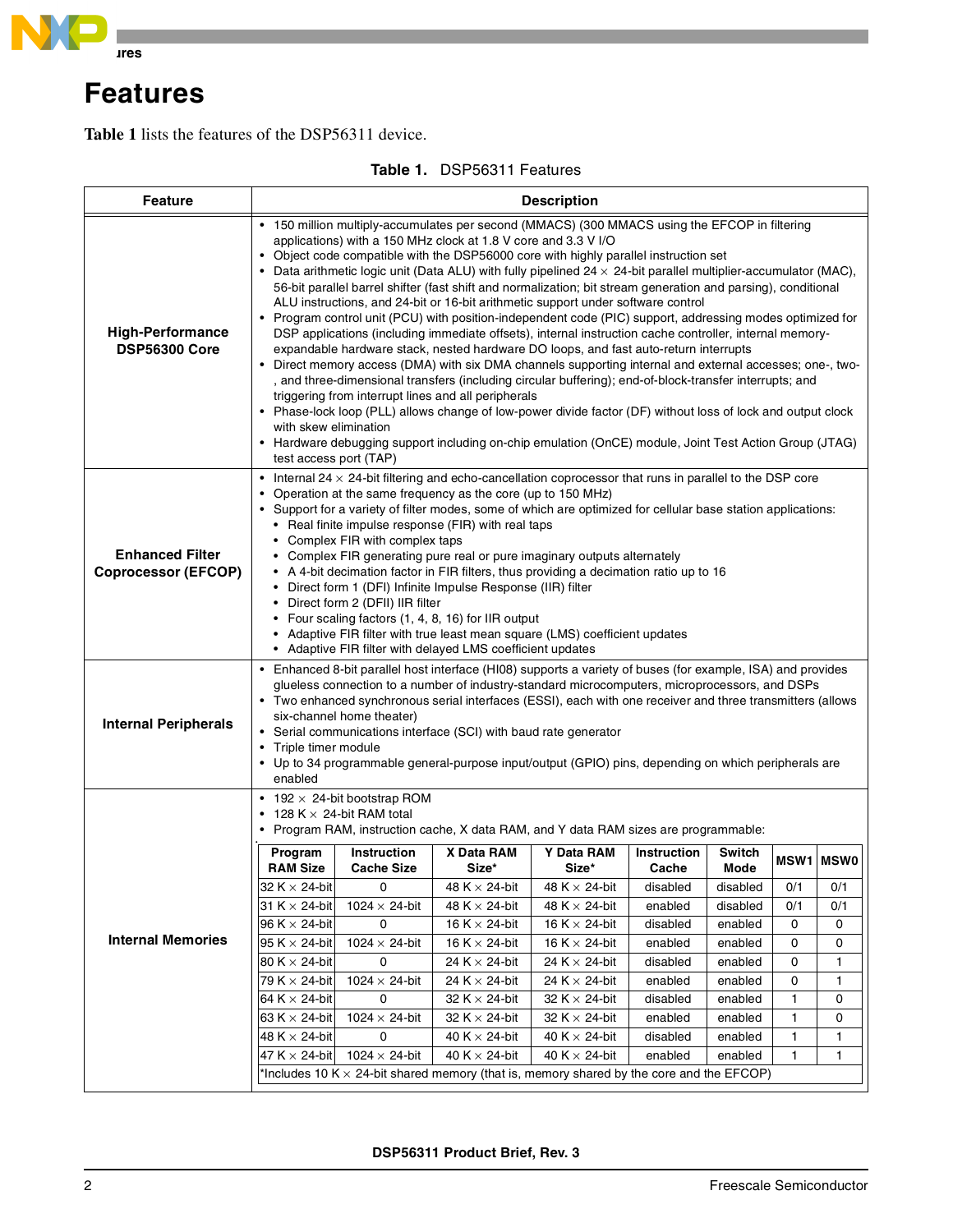

|  | Table 1. DSP56311 Features (Continued) |  |  |  |
|--|----------------------------------------|--|--|--|
|--|----------------------------------------|--|--|--|

| <b>Feature</b>                             | <b>Description</b>                                                                                                                                                                                                                                                                                                                                                                                                                                                                                   |  |  |
|--------------------------------------------|------------------------------------------------------------------------------------------------------------------------------------------------------------------------------------------------------------------------------------------------------------------------------------------------------------------------------------------------------------------------------------------------------------------------------------------------------------------------------------------------------|--|--|
| <b>External Memory</b><br><b>Expansion</b> | Data memory expansion to two 256 K $\times$ 24-bit word memory spaces using the standard external address<br>lines<br>Program memory expansion to one 256 K $\times$ 24-bit words memory space using the standard external<br>address lines<br>• External memory expansion port<br>• Chip select logic for glueless interface to static random access memory (SRAMs)<br>Internal DRAM controller for glueless interface to dynamic random access memory (DRAMs) up to 100<br>MHz operating frequency |  |  |
| <b>Power Dissipation</b>                   | • Very low-power CMOS design<br>• Wait and Stop low-power standby modes<br>• Fully static design specified to operate down to 0 Hz (dc)<br>• Optimized power management circuitry (instruction-dependent, peripheral-dependent, and mode-<br>dependent)                                                                                                                                                                                                                                              |  |  |
| Packaging                                  | • Molded array plastic-ball grid array (MAP-BGA) package in lead-free or lead-bearing versions.                                                                                                                                                                                                                                                                                                                                                                                                      |  |  |

## **Target Applications**

DSP56311 applications require high performance, low power, small packaging, and a large amount of internal memory. The EFCOP can accelerate general filtering applications. Examples include:

- Wireless and wireline infrastructure applications
- Multi-channel wireless local loop systems
- DSP resource boards
- High-speed modem banks
- IP telephony

## **Product Documentation**

The documents listed in **[Table 2](#page-2-0)** are required for a complete description of the DSP56311 device and are necessary to design properly with the part. Documentation is available from a local Freescale distributor, a Freescale semiconductor sales office, or a Freescale Semiconductor Literature Distribution Center. For documentation updates, visit the Freescale DSP website. See the contact information on the back cover of this document.

<span id="page-2-0"></span>

| <b>Name</b>                              | <b>Description</b>                                                                                           | <b>Order Number</b>              |
|------------------------------------------|--------------------------------------------------------------------------------------------------------------|----------------------------------|
| <b>DSP56311</b><br><b>Technical Data</b> | Description, features list, and specifications of the DSP56311                                               | DSP56311                         |
| DSP56311<br>User's Manual                | Detailed functional description of the DSP56311 memory configuration,<br>operation, and register programming | <b>DSP56311UM</b>                |
| DSP56300 Family<br>Manual                | Detailed description of the DSP56300 family processor core and instruction set                               | <b>DSP56300FM</b>                |
| <b>Application Notes</b>                 | Documents describing specific applications or optimized device operation<br>including code examples          | See the DSP56311 product website |

|  | <b>Table 2.</b> DSP56311 Documentation |
|--|----------------------------------------|
|  |                                        |